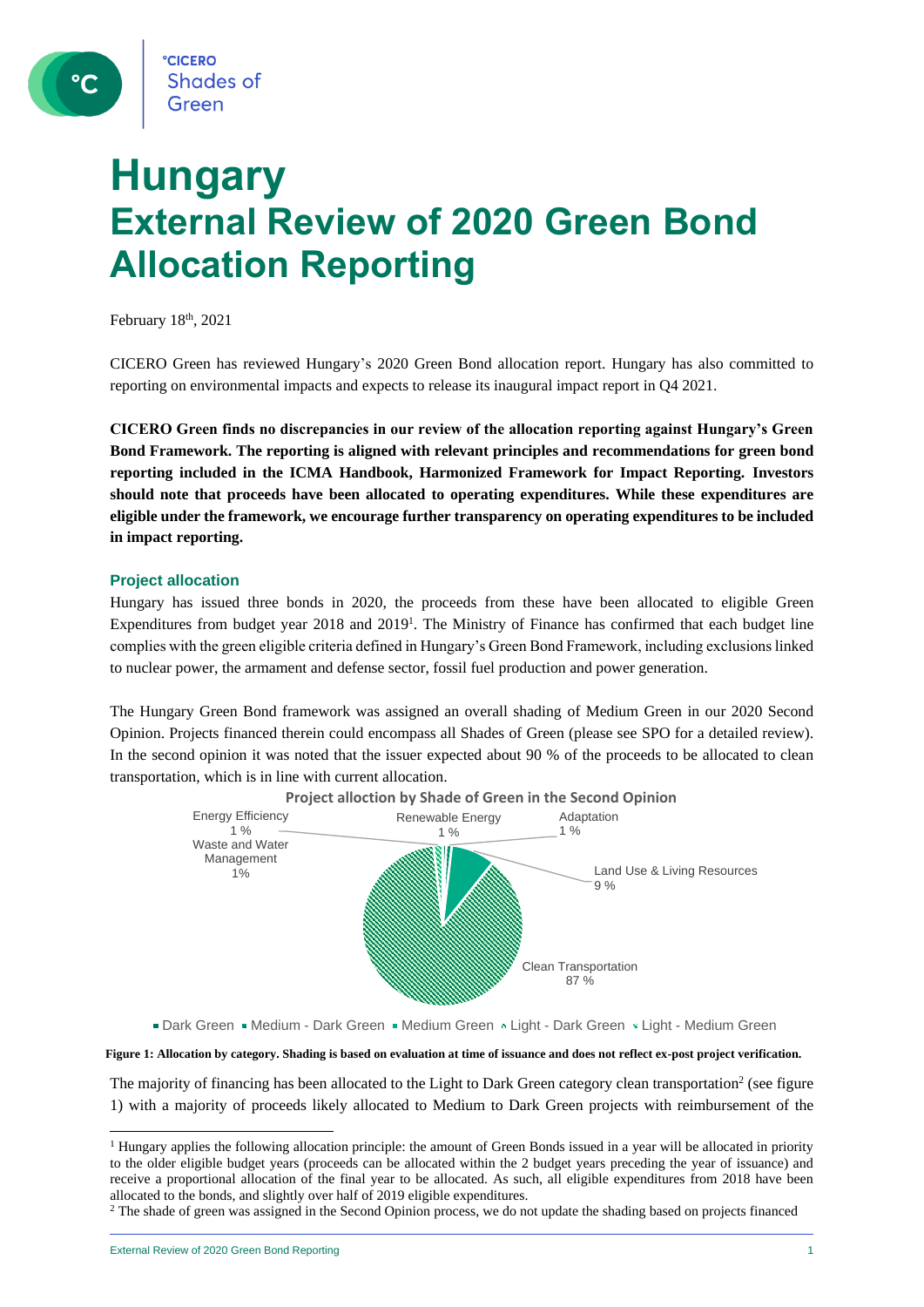operation of the railway network and uncovered costs of railway passenger traffic, investments in electric trains and railway construction. The Medium Green category of Land Use and Living Resources has been allocated 9 % of proceeds. The remaining categories have been allocated approximately 4 % of proceeds.

Investors should note that proceeds have been allocated to investments, tax exemptions intervention expenditures<sup>3</sup> and operating expenditures (e.g., administration costs including salaries for government employees). The reporting informs investors about the allocation break-down for each project category by expenditure type and includes a description of the expenses that have been financed. 26 % of proceeds were allocated to government operating expenditures, which includes personnel costs (ex. salaries for employees in government agencies). Investors should note that the allocation also includes grants to NGOs and subsidies to rail Hungarian operators (e.g. including operating expense and salaries for employees in these organizations). The issuer has confirmed that further detail on the rail related expenditures will be included in the impact report. We encourage further transparency on all operating expenses to be included in impact reporting.

#### **Alignment with principles for Green Bond reporting**

CICERO Green reviews the reporting against the relevant principles for allocation reporting in the ICMA Handbook, Harmonized Framework for Impact Reporting<sup>4</sup>. We find that the reporting is aligned with the relevant recommendations and principles. The report includes the amount of proceeds issued, available Green Government Expenditures and amounts allocated. Hungary has a formal process in place for the allocation of proceeds which is described in the Allocation Report and Green Bond Framework. The issuer has confirmed that there were no changes from the expected selection process described in the framework. The issuer has informed us that in the cases where only certain project activities, not the whole project is eligible (partial eligibility), a share equal to the eligible activities has been allocated to green bond funding. They have further explained that there were no controversial cases brought to Inter-Governmental Working Group (IWG) responsible for initial green bond project selection. The reporting lists expenditures by main programmes or schemes, and as such provides detailed information to investors on the nature of expenditures funded. The Euro and Yen exchange rates used are included in the report, providing transparency on the green bond-related cash-flows that are in different currencies.

A core recommendation for good Green Bond reporting is to report on expected and actual environmental impacts at least on an annual basis. Hungary has committed to impact reporting in Q4 2021 including environmental metrics (GHG emissions avoided and project specific metrics).

#### **Terms**

CICERO Shades of Green provides a review of Hungary's annual reporting based on documentation provided by the issuer and information gathered during teleconferences and e-mail correspondence. The issuer is solely responsible for providing accurate information. All financial aspects of the sustainable finance reporting- including the financial performance of the bond and the value of any investments in the bond- are outside of our scope, as are general governance issues such as corruption and misuse of funds. CICERO Shades of Green does not validate nor certify the existence of the projects financed and does not validate nor certify the climate effects of the projects. Our objective has been to provide an assessment of the extent to which the bond has met the allocation and reporting criteria established in the 2019 Green Bond framework. The review is intended to inform investors, citizens and other interested stakeholders in the Hungarian Green Bond and has been made based on the information provided to us. CICERO Shades of Green cannot be held liable if estimates, findings, opinions or conclusions are incorrect. Our review does not follow verification or assurance standards and we can therefore not provide assurance that the information presented does not contain material discrepancies.

<sup>&</sup>lt;sup>3</sup> Intervention expenditures include grants and loan schemes.

<sup>4</sup>[https://www.icmagroup.org/assets/documents/Regulatory/Green-Bonds/Handbook-Harmonized-Framework-for-Impact-](https://www.icmagroup.org/assets/documents/Regulatory/Green-Bonds/Handbook-Harmonized-Framework-for-Impact-Reporting-220520.pdf)[Reporting-220520.pdf](https://www.icmagroup.org/assets/documents/Regulatory/Green-Bonds/Handbook-Harmonized-Framework-for-Impact-Reporting-220520.pdf)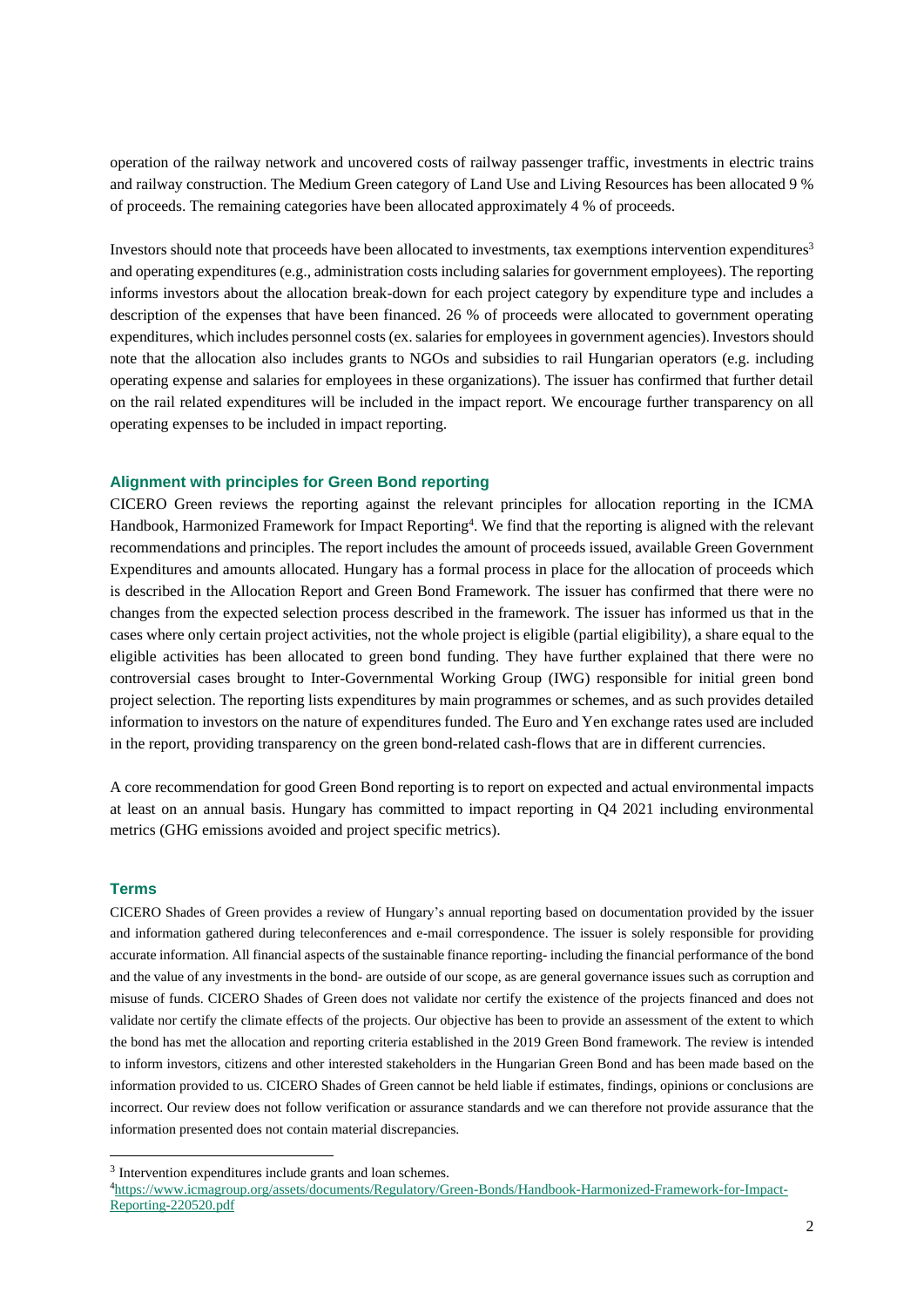## **Detailed Review**

| Category                                           | Description                                                                                                                                                                              | Review against framework criteria                                                                                                                                                                                                                                                                                                                                                                                                                                                                                                                                                                                                                                                                                                                                                                                        |
|----------------------------------------------------|------------------------------------------------------------------------------------------------------------------------------------------------------------------------------------------|--------------------------------------------------------------------------------------------------------------------------------------------------------------------------------------------------------------------------------------------------------------------------------------------------------------------------------------------------------------------------------------------------------------------------------------------------------------------------------------------------------------------------------------------------------------------------------------------------------------------------------------------------------------------------------------------------------------------------------------------------------------------------------------------------------------------------|
| Renewable<br>Energy                                | Subsidized loans for<br>renewable energy use in<br>buildings                                                                                                                             | No discrepancies found<br>The category funds loans for both SMEs and private individuals for a<br>variety of renewable energy projects.<br>Solar and wind (not eligible within 12 km of residential areas) are<br>funded with no additional criteria. Geothermal, biomass and biofuel<br>projects need to demonstrate emissions below 100gCO <sub>2</sub> e/kWh.<br>The SME loans could also include elements of energy efficiency, for<br>example modernization of heating and lighting systems. These projects<br>would likely not qualify for the Dark Green shading. The issuer has<br>informed us that where it was possible to separate out the energy<br>efficiency component of projects this was allocated to the Energy<br>Efficiency category.                                                                |
| Energy<br>Efficiency                               | Grants to households for<br>energy efficient<br>appliances, tax credits<br>for corporate<br>investments in energy<br>efficiency and support<br>for efficiency measures<br>in agriculture | No discrepancies found<br>The grants for appliances require the highest EU energy label. There<br>are no specific efficiency thresholds required to qualify for the<br>corporate tax credits or agricultural efficiency measures.<br>The largest expenditures in this category are related to corporate tax<br>allowances. About half of these investments were in building energy<br>efficiency, a small share of investments were related to plastics and<br>heat recovery. A third of the SMEs financed are in car repair and are<br>therefore exposed to transition risks as we transition to more electric<br>vehicles requiring less and different types of repair services.<br>The investment expenditures include elements of renewable energy<br>٠<br>and clean transportation, specifically electric vehicles. |
| Land Use and<br><b>Living Natural</b><br>Resources | Broad range of projects<br>including national parks,<br>support for civil society<br>and sustainable<br>agriculture                                                                      | No discrepancies found<br>The largest share of expenditures in this category is support to<br>$\bullet$<br>sustainable agriculture.<br>The category includes funding for the Herman Otto Institute, a state-<br>owned organization that focuses on eco-label certification,<br>environmental protection, nature conservation and agricultural<br>training <sup>5</sup> . Funding has also been allocated to NGOs for environmental<br>projects. Funded projects and amounts are publicly available <sup>6</sup> .<br>This category also includes support to supports for national park<br>٠<br>directorates, including operating expenditures. The reporting includes<br>a description of the nature of expenditures, but no detailed breakdown<br>of operating expenses. We encourage further transparency on           |

 $5$  More information about the institute  $\frac{http://www.hermanottointezet.hu/}{$  and

<https://www.parlament.hu/irom41/10710/adatok/fejezetek/12.pdf>

<sup>&</sup>lt;sup>6</sup> Projects related to the expenditures 3.3.3. Education, awareness raising (Implementation of the National Environmental Protection Programme) are available on the government.hu website after the funding decision has been made: [https://2015-](https://2015-2019.kormany.hu/hu/foldmuvelesugyi-miniszterium/parlamenti-allamtitkarsag/hirek/a-2020-evi-zold-forras-palyazat-eredmenye) [2019.kormany.hu/hu/foldmuvelesugyi-miniszterium/parlamenti-allamtitkarsag/hirek/a-2020-evi-zold-forras-palyazat](https://2015-2019.kormany.hu/hu/foldmuvelesugyi-miniszterium/parlamenti-allamtitkarsag/hirek/a-2020-evi-zold-forras-palyazat-eredmenye)[eredmenye](https://2015-2019.kormany.hu/hu/foldmuvelesugyi-miniszterium/parlamenti-allamtitkarsag/hirek/a-2020-evi-zold-forras-palyazat-eredmenye) Projects related to the expenditures 3.3.5. Others ((Protection of environmental media) and (Support of environmental projects) are also available on the government.hu site. All contracts concluded by the ministries are published on a monthly basis, as follows: https://kormany.hu/dokumentumtar/szerzodesek-2022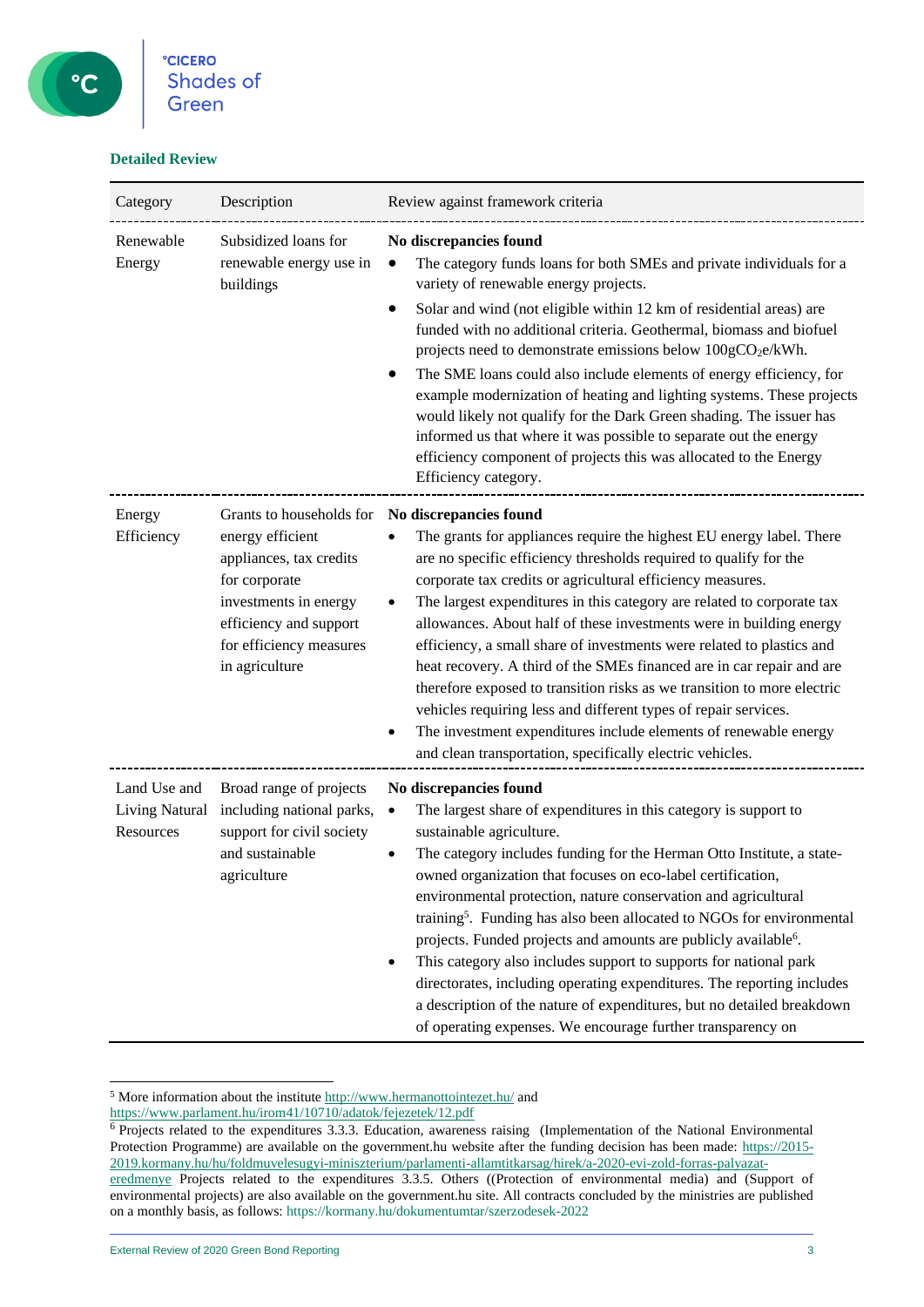|            |                                                                                                                                                                               | operating expenses, and we expect the impact report to also shed<br>further light.<br>A small share of financing has been allocated to other projects,<br>including noise mapping, which were not listed in the framework, but<br>fit well with the category objectives and definition.<br>The category has been allocated slightly more funding then anticipated<br>prior to issuance $(9% \text{ vs. } 5%)$                                                                                                                                                                                                                                                                                                                                                                                                                                                                                                                                                                                                                                                                                                                                                                                                                                                                                                                                                                                                                     |
|------------|-------------------------------------------------------------------------------------------------------------------------------------------------------------------------------|-----------------------------------------------------------------------------------------------------------------------------------------------------------------------------------------------------------------------------------------------------------------------------------------------------------------------------------------------------------------------------------------------------------------------------------------------------------------------------------------------------------------------------------------------------------------------------------------------------------------------------------------------------------------------------------------------------------------------------------------------------------------------------------------------------------------------------------------------------------------------------------------------------------------------------------------------------------------------------------------------------------------------------------------------------------------------------------------------------------------------------------------------------------------------------------------------------------------------------------------------------------------------------------------------------------------------------------------------------------------------------------------------------------------------------------|
| Management | Waste & Water Improvements of<br>wastewater and water<br>infrastructure, support<br>for waste management,<br>circular economy and<br>other projects                           | No discrepancies found<br>The two largest expenditures in this category are support for water<br>$\bullet$<br>utilities and plastic waste recovery activities at Remat Zrt.<br>This category funds several innovative circular economy initiatives.<br>$\bullet$<br>Among them the The Irinyi plan which brings together Hungary's<br>industrial development ideas related to the green economy and the<br>transition to a circular economy.                                                                                                                                                                                                                                                                                                                                                                                                                                                                                                                                                                                                                                                                                                                                                                                                                                                                                                                                                                                      |
| Clean      | Construction of<br>Transportation railways, light rail,<br>purchase of rolling stock<br>and other rail related<br>projects                                                    | No discrepancies found<br>Hungary confirms to exclude operating expenditures related to diesel<br>$\bullet$<br>fuel. All rail guided vehicles finance in this category are electric and<br>investments into fossil fuel carrying freight trains are not eligible.<br>76% of this category were allocated to Reimbursement of the<br>operation of the railway network and Reimbursement of uncovered<br>costs of railway passenger traffic based on EU directive, which<br>includes administrative costs such as personnel costs (among them<br>salaries to nearly 20.000 employees) and fossil fuel powered<br>maintenance equipment costs as well as purchase of electricity from<br>the national grid. The reporting includes a description of the nature of<br>expenditures, but no detailed breakdown of operating expenses. We<br>encourage further transparency on operating expenses incl. personnel<br>costs, and we expect the impact report to also shed further light.<br>The issuer confirmed that the heat source of the train station financed<br>$\bullet$<br>is provided by a heat pump.<br>We note that the majority of the share of proceeds were allocated to<br>Medium to Dark Green projects. As mentioned in the Second Opinion:<br>while marginal compared to the total investments under this category<br>CNG busses and respective construction of filling stations were<br>financed under this category |
| Adaptation | Infrastructure to enhance No discrepancies found<br>resilience to natural<br>hazards. Improved data,<br>capacity and monitoring,<br>support for the<br>meteorological service | The majority of funding in this category has been allocated to the<br>water level rehabilitation of the Mosoni-Danube. According to the<br>issuer there was a process in place to consult with local stakeholders<br>and the neighboring Sovereign.                                                                                                                                                                                                                                                                                                                                                                                                                                                                                                                                                                                                                                                                                                                                                                                                                                                                                                                                                                                                                                                                                                                                                                               |